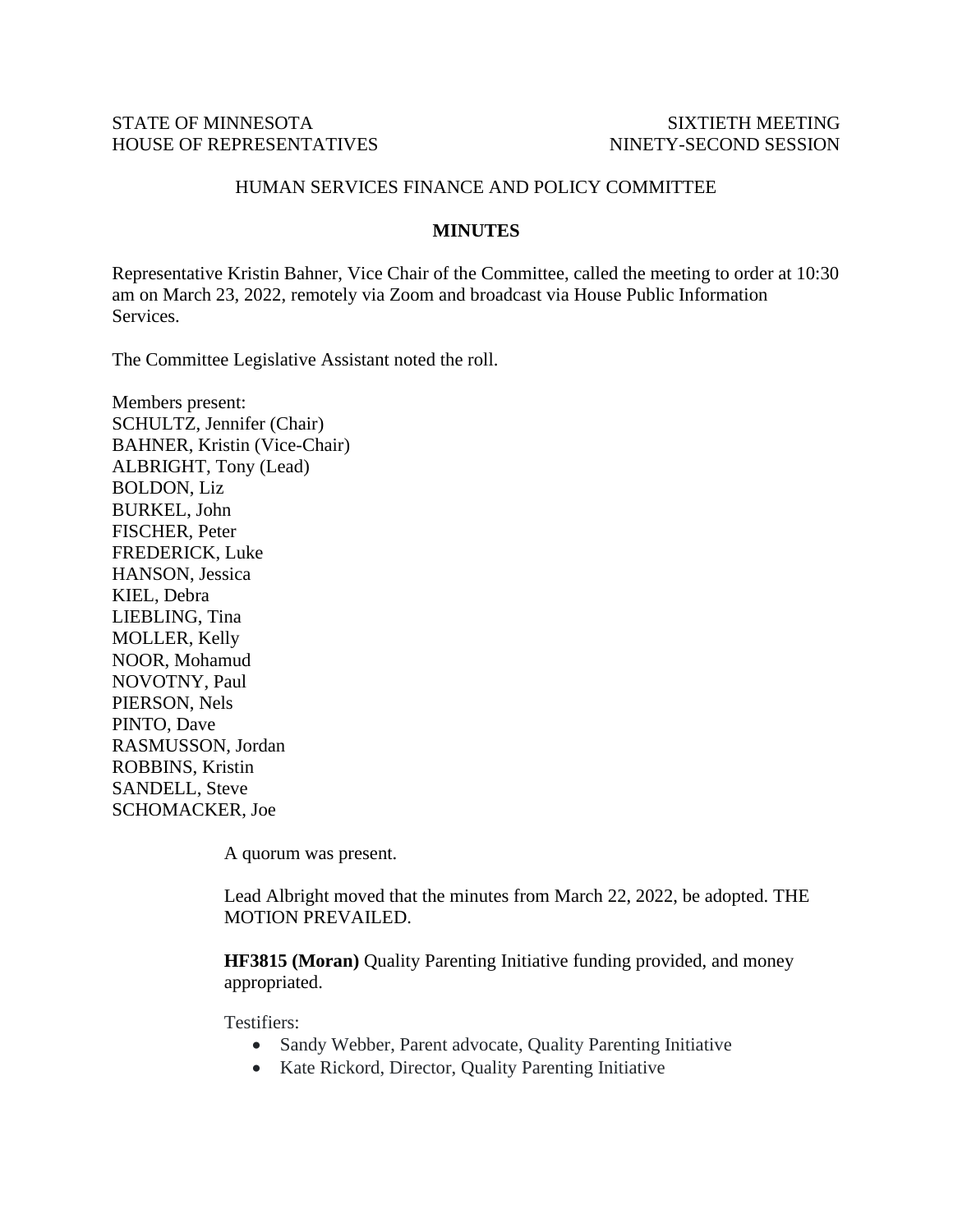Vice Chair Bahner laid HF3815 over for possible inclusion in the Human Services Finance and Policy Omnibus bill.

**HF4217 (Agbaje)** Foster and adoptive family recruitment, engagement, and support requirements modified; grant program established for foster and adoptive family recruitment, engagement, and support; and money appropriated.

Testifiers:

- Curtis Bell, Foster Parent, QPI-MN Champion
- Mary Boo, Executive Director, North American Council on Adoptable Children

Vice Chair Bahner laid HF4217 over for possible inclusion in the Human Services Finance and Policy Omnibus bill.

**HF3477 (Vang)** Headway Emotional Health Services grant funding provided, and money appropriated.

Testifiers:

- Pat Dale, CEO, Headway Emotional Health Services
- Allen Peterson, Parent advocate

Vice Chair Bahner laid HF3477 over for possible inclusion in the Human Services Finance and Policy Omnibus bill.

**HF4273 (Pryor)** Medical assistance eligibility requirements of employed persons with disabilities modified.

Vice Chair Bahner moved the A1 Amendment. THE AMENDMENT WAS ADOPTED.

Testifiers:

- Brittanie Wilson, Disability Advocate
- Rob Wudlick, Disability Advocate

Vice Chair Bahner laid HF4273, as amended, over for possible inclusion in the Human Services Finance and Policy Omnibus bill.

**HF35 (Elkins)** Council on Disability authorized to accept and disburse grants and other aids, and money appropriated for grants to cities and counties to improve website accessibility.

Vice Chair Bahner moved the A4 Amendment. THE AMENDMENT WAS ADOPTED.

Testifiers:

- Noah McCourt, ED, Disability Justice Network
- Trevor Turner, Public Policy Director, MCD